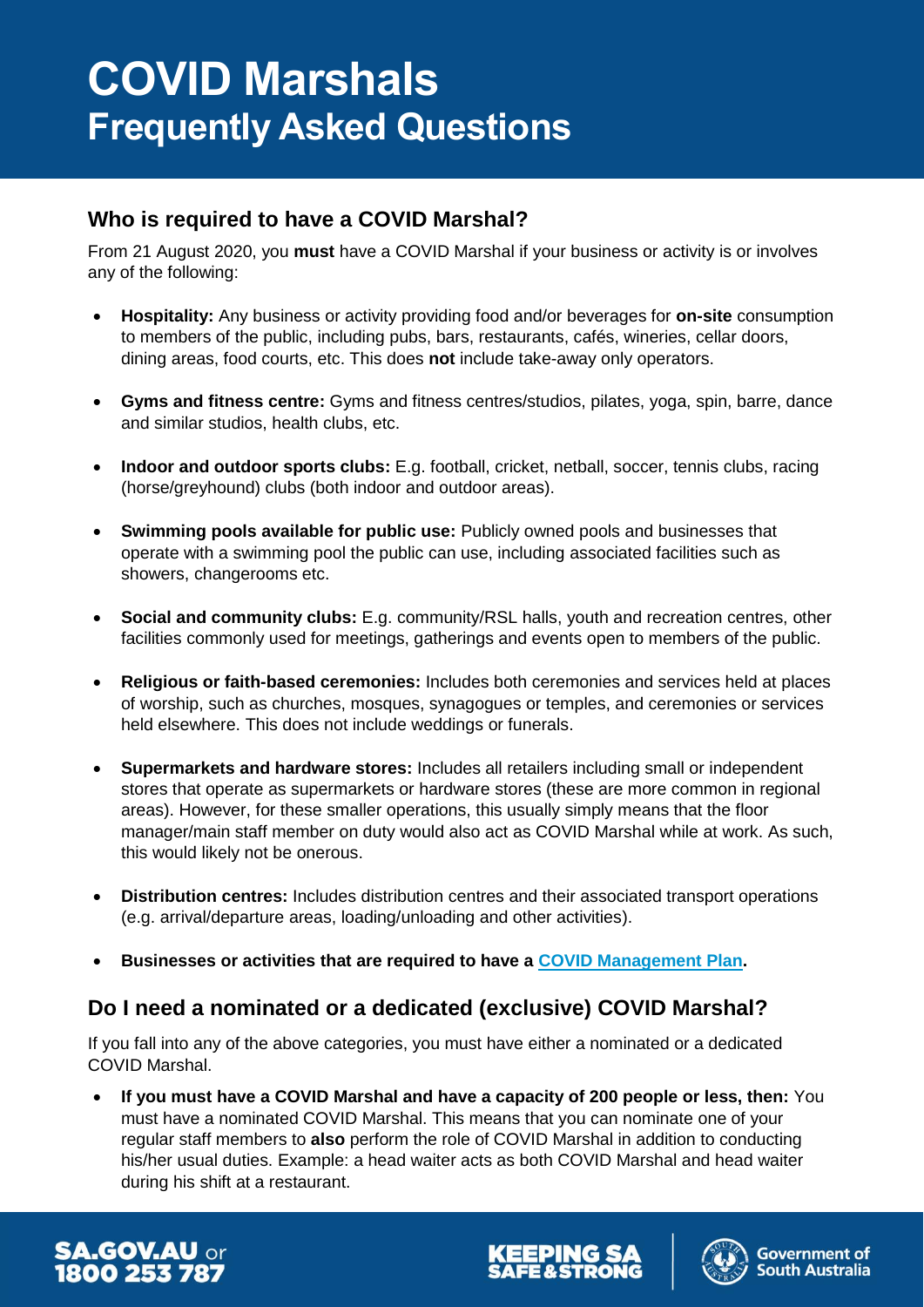**If you must have a COVID Marshal and have a capacity of more than 200, then:** You must have a dedicated COVID Marshal. This means that you must have a staff member on site that only and exclusively performs the role of COVID Marshal during your business or activity's operations.

Example: a large pub with a capacity of 300 people ensures that at any one time, there is a staff member working only as a COVID Marshal. He or she does not perform other duties during his/her shift.

#### **When does this requirement come into effect?**

Businesses and activities will need to have a COVID Marshal on duty starting 21 August 2020.

## **What is required from a COVID Marshal? What do they do?**

 **Training:** COVID Marshals must have completed relevant training as prescribed by SA Health. Their business owner/operator or the person in charge of their activity must be able to prove that their COVID Marshal(s) have completed this training, so that they can show this to an authorised officer if requested.

This training course will be a quick and easy online course, offered at no cost, and available via [www.covid-19.sa.gov.au.](http://www.covid-19.sa.gov.au/) Training will be available online shortly.

 **Identifiable:** COVID Marshals must be visibly and immediately identifiable by their colleagues and the public.

This means that they must wear, hold or otherwise have something that makes it immediately obvious for all to see that he or she is a COVID Marshal.

You can choose what solution works best in your specific circumstances.

Example: while a restaurant may choose to equip their COVID Marshal with a different, brightcoloured shirt and lanyard/badge, a distribution centre may opt for a different colour hat or hivis with 'COVID Marshal' printed on it.

**Present and on duty:** a COVID Marshal must be on duty while a business or activity is operating or is being conducted. However, for 24/7 operations with staff not always present on-site, a COVID Marshal is only required during any hours of high patronage.

Example: a café or regular restaurant will need to a COVID Marshal on duty at any time during its opening hours.

Example: However, a 24/7 gym only needs to have a COVID Marshal on duty during those hours of operation where large numbers of patrons are reasonably expected, for example, from 7.00 am – 8.30 am and from 4 pm – 10 pm, if those periods are busiest. They do not need to have a COVID Marshal onsite overnight, as it is unlikely that there will be many patrons attending.

 **Take all reasonable action to ensure compliance:** a COVID Marshal's role is to ensure that their business or activity's COVID-Safe Plan or COVID Management Plan is implemented as best as possible.





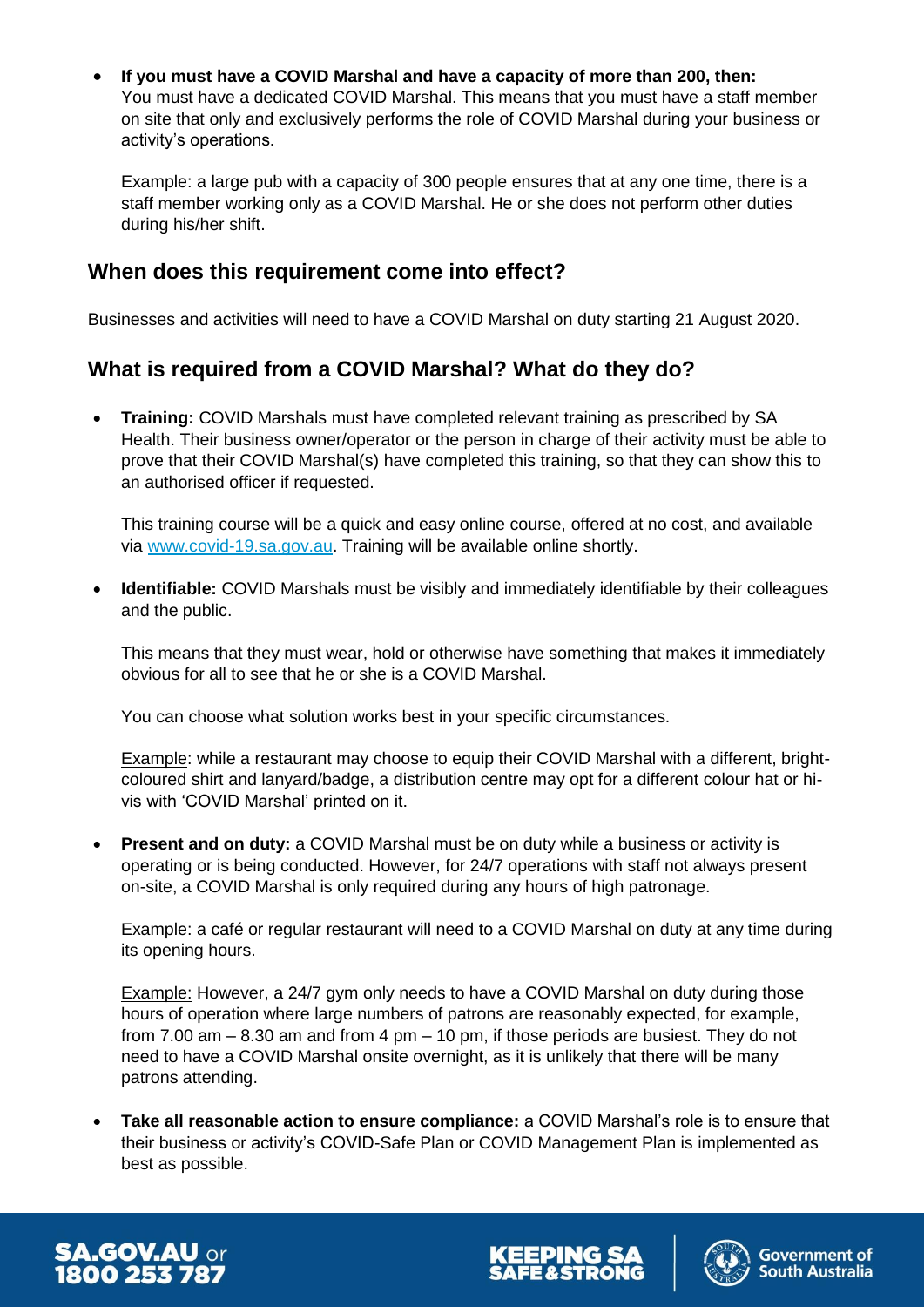For businesses like distribution centres, supermarkets or hardware stores (who do not have such plans), they must ensure distancing, density, hygiene and basic infection control requirements are implemented in line with their employer's own COVID plans, policies or protocols.

COVID Marshals' role is to take such reasonable actions to ensure that all staff, patrons and other people on-site comply with rules contained in these plans, such as physical distancing, capacity limits, infection control and hygiene rules. For some operations, this also includes maintaining the accuracy of attendance records.

In relation to their workplace, COVID Marshals should ensure it is appropriately established and prepared for COVID-Safe operations. This means that tables are moved apart, sufficient hand sanitiser and cleaning products are in stock and available, staff are aware of the appropriate cleaning procedures, and so forth.

In addition to having completed training, this means that COVID Marshals must have a copy of, and understand the obligations and recommendations contained in, their business or activity's Plans, policies or protocols. Business owners/operators or people in charge of an activity should speak to and work with their COVID Marshals to ensure they are ready to perform their role with success.

Example: a pub has a dedicated COVID Marshal on duty. She regularly counts the number of people onsite to ensure the pub's capacity limit is not exceeded, and reminds patrons to maintain 1.5 metres physical distance, and to be seated while eating food or having a drink. She also works with her colleagues to ensure the stricter hygiene and cleaning rules are being followed, and works with security (or Police if required) to ask people who deliberately ignore the pub's COVID-Safe measures to either comply or leave.

Example: an indoor gym has a nominated COVID Marshal on duty during peak hours. In addition to ensuring the gym's capacity is not exceeded and helping people to keep 1.5 metres distance, he is responsible for keeping the gym's attendance records for the classes it offers, such as boxing, HIIT and personal training.

He also ensures COVID-Safe hygiene and cleaning is in place, that is, that hand sanitiser is available and used by patrons in between each equipment use, that equipment is cleaned in between each use, that fans remain switched off, and any other requirements as outlined in the gym's COVID-Safe Plan.

# **Who should I nominate as my business' COVID Marshal(s)?**

Beyond the mandatory requirements around age (18+) and having completed COVID Marshal training, it is recommended that people nominated as COVID Marshals have:

- good customer service, people and communication skills
- a solid knowledge of the business or activity's operations
- sufficient experience and authority among staff to supervise and give limited directions
- a good understanding of the business' or activity's COVID-Safe, COVID-Management or other COVID-related Plan
- the ability to easily switch between and oversee different tasks and (physical) areas





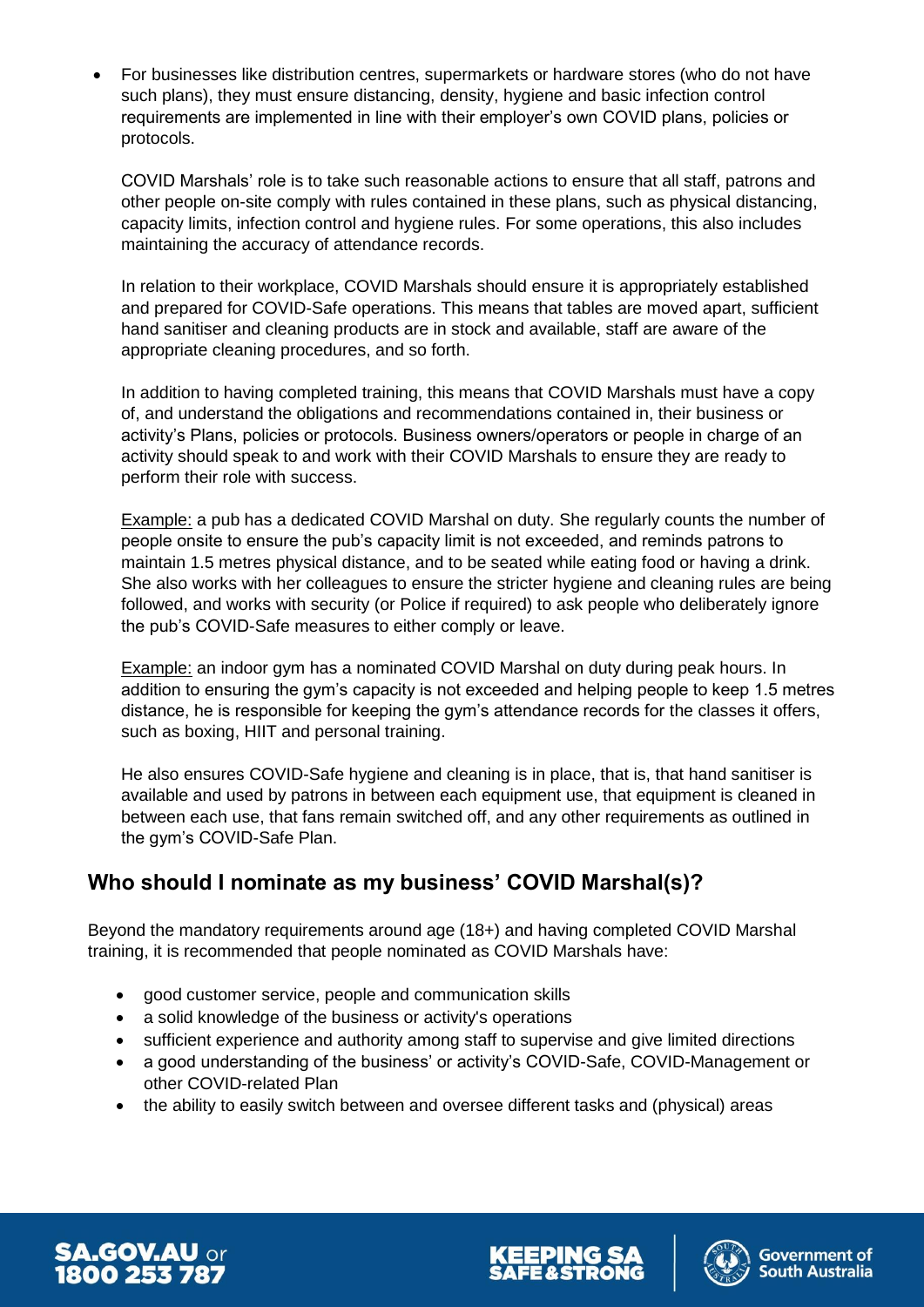# **Who is responsible for a business' overall compliance with Emergency Management Directions – the owner or operator, or the COVID Marshal?**

While COVID Marshals are not responsible for individual patrons' behaviour or for their employer's compliance, their duty (to their employer) is to ensure that all the correct measures contained in their business or activity's COVID-Safe Plan, COVID Management Plan or other COVID policies or plans are indeed in place, that they are implemented as best as possible, and that he/she takes all reasonable action to ensure that all staff, patrons, contractors and other people on site follow these rules.

The owner or person with care, control and management of a business or activity is legally responsible for having a correct COVID-Safe Plan or COVID Management Plan in place, and for the overall compliance of the business or activity with their Plan, policies and Emergency Management Directions, regular work health and safety and associated legislation and regulation, and any requirements associated with their license (if any).

## **Is the COVID Marshal responsible for any new rules?**

No. COVID Marshals are being introduced to ensure businesses and activities can implement the existing low levels of restrictions and COVID-Safe measures as best as possible.

By introducing COVID Marshals to maximise implementation, we also maximise our community and economy's protection.

Importantly, this also reduces the risk of COVID-19 spreading into and across the State and reduce the risk of new restrictions being needed.

## **How many COVID Marshals do I need?**

This depends on the nature of your business or activity. If you meet the criteria for having a COVID Marshal, you will need to have at least one at any time.

However, if you expect that one Marshal may not be able to effectively supervise your entire operations (for example due to your business or activity's large number of people/patrons or large number of different areas), then you may wish to nominate more than one Marshal to be on duty.

Additionally, businesses that rely on many shift workers, casual workers or have high staffing turnover may also wish to nominate several staff members as COVID Marshals to ensure they able to always have one on duty during their opening hours or activity.

# **Do places of worship need to have a COVID Marshal at all times, or only during services and ceremonies?**

You must have a COVID Marshal during religious services, ceremonies and events, but not outside of these occasions (i.e. a church does not need to have a COVID Marshal on duty during operating hours if there is no service occurring – they only need one during a ceremony, service etc).

The above does **not** include weddings and funerals. However, weddings and funerals **do** need a COVID Marshal if food and beverages are purchased and consumed during or around these events – which is of course usually the case.